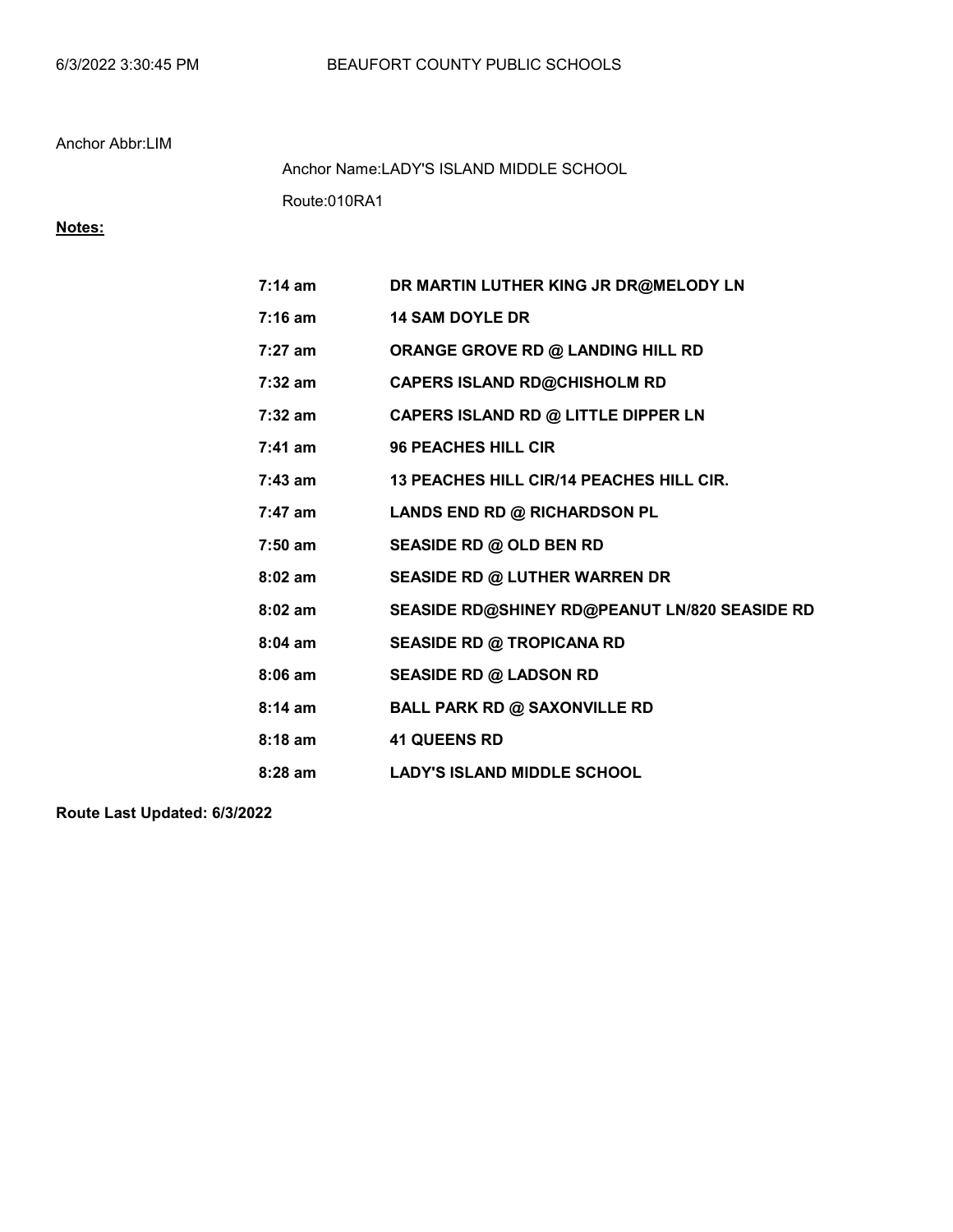Route:10RP1 Anchor Name:LADY'S ISLAND MIDDLE SCHOOL

## Notes:

|                                               | $3:40 \text{ pm}$ | <b>LADY'S ISLAND MIDDLE SCHOOL</b>              |
|-----------------------------------------------|-------------------|-------------------------------------------------|
| >> WAIT UNTIL 03:45 PM (IDLE FOR 5 MINUTES)<< | $3:45$ pm         | <b>LADY'S ISLAND MIDDLE SCHOOL</b>              |
|                                               | $3:52 \text{ pm}$ | DR MARTIN LUTHER KING JR DR @ MELODY LN         |
|                                               | $3:54$ pm         | <b>14 SAM DOYLE DR</b>                          |
|                                               | 4:05 pm           | ORANGE GROVE RD @ LANDING HILL RD               |
|                                               | $4:09$ pm         | <b>CAPERS ISLAND RD@CHISHOLM RD</b>             |
|                                               | $4:10 \text{ pm}$ | CAPERS ISLAND RD @ LITTLE DIPPER LN             |
|                                               | $4:19$ pm         | <b>96 PEACHES HILL CIR</b>                      |
|                                               | 4:21 pm           | <b>13 PEACHES HILL CIR/14 PEACHES HILL CIR.</b> |
|                                               | 4:26 pm           | LANDS END RD @ RICHARDSON PL                    |
|                                               | 4:29 pm           | SEASIDE RD @ OLD BEN RD                         |
|                                               | 4:41 pm           | <b>SEASIDE RD @ LUTHER WARREN DR</b>            |
|                                               | 4:42 pm           | SEASIDE RD@SHINEY RD@PEANUT LN/820 SEASIDE RD   |
|                                               | 4:44 pm           | <b>SEASIDE RD @ TROPICANA RD</b>                |
|                                               | 4:46 pm           | <b>SEASIDE RD @ IVORY RD</b>                    |
|                                               | 4:53 pm           | <b>BALL PARK RD @ SAXONVILLE RD</b>             |
|                                               | $4:57$ pm         | <b>41 QUEENS RD</b>                             |
|                                               | $4:59$ pm         | <b>ERNEST DR No Intersection</b>                |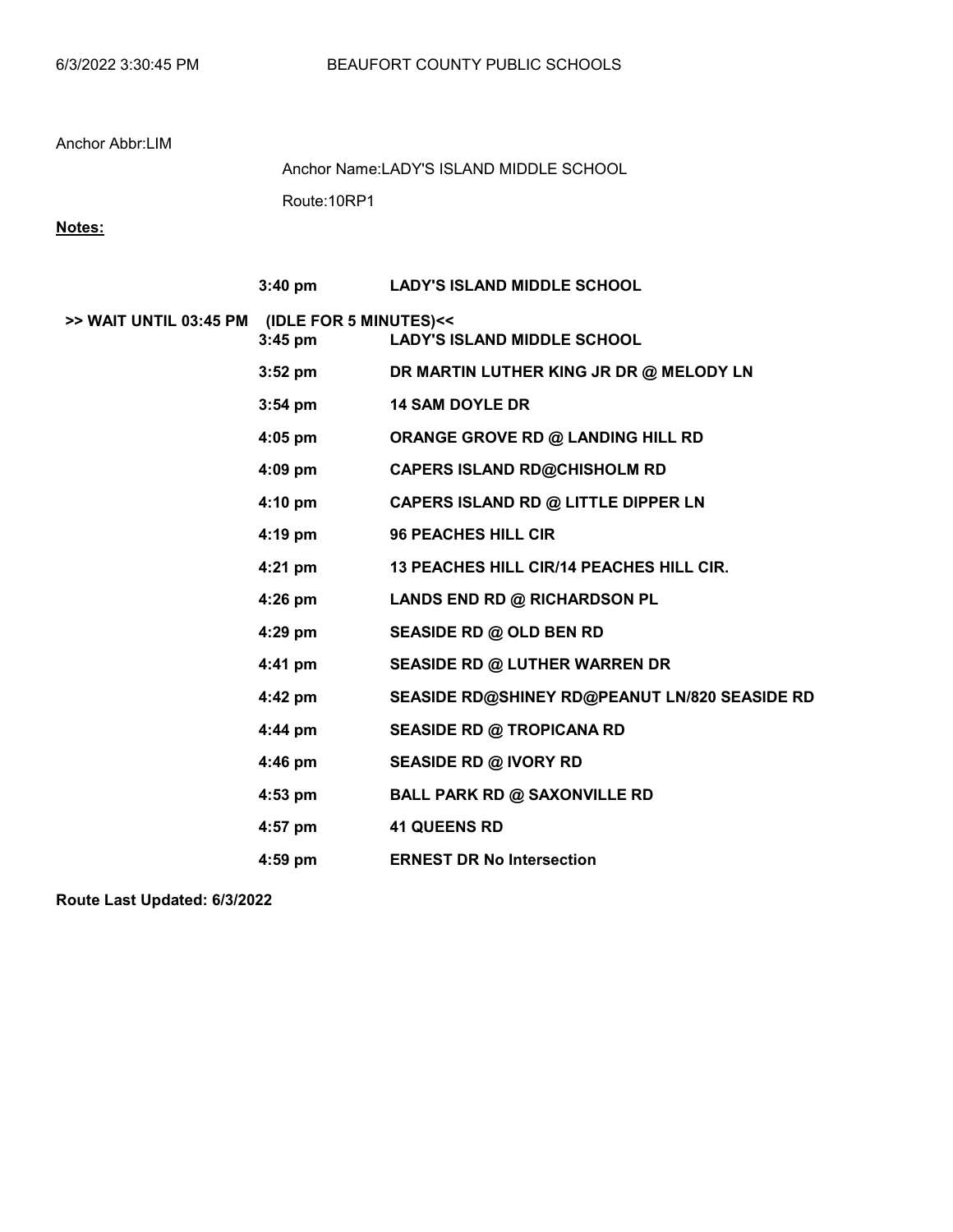Route:031RA1 Anchor Name:LADY'S ISLAND MIDDLE SCHOOL

# Notes:

| 7:35 am           | <b>FOLLY RD@SIMMONS RD</b>            |
|-------------------|---------------------------------------|
| $7:40$ am         | <b>SEASIDE RD @ DEACON HEYWARD RD</b> |
|                   | >> TURN AROUND AT <<                  |
| 7:48 am           | FRIPP POINT RD @ RAGWEED CIR          |
| $7:55 \text{ am}$ | THE AVENUE @ COTTONWOOD LN            |
| 7:59 am           | <b>DULAMO RD @ LEVANT BYAS RD</b>     |
| $8:02$ am         | <b>199 DULAMO RD</b>                  |
| $8:07$ am         | TOM FRIPP RD@CHAMPION DR              |
| $8:18$ am         | OAKS PLANTATION RD @ GODLEY RD        |
| $8:20$ am         | OAKS PLANTATION RD @ MILLSTONE DR     |
| $8:24$ am         | SEA ISLAND PKY @ HUDSON DR            |
| 8:28 am           | <b>LADY'S ISLAND MIDDLE SCHOOL</b>    |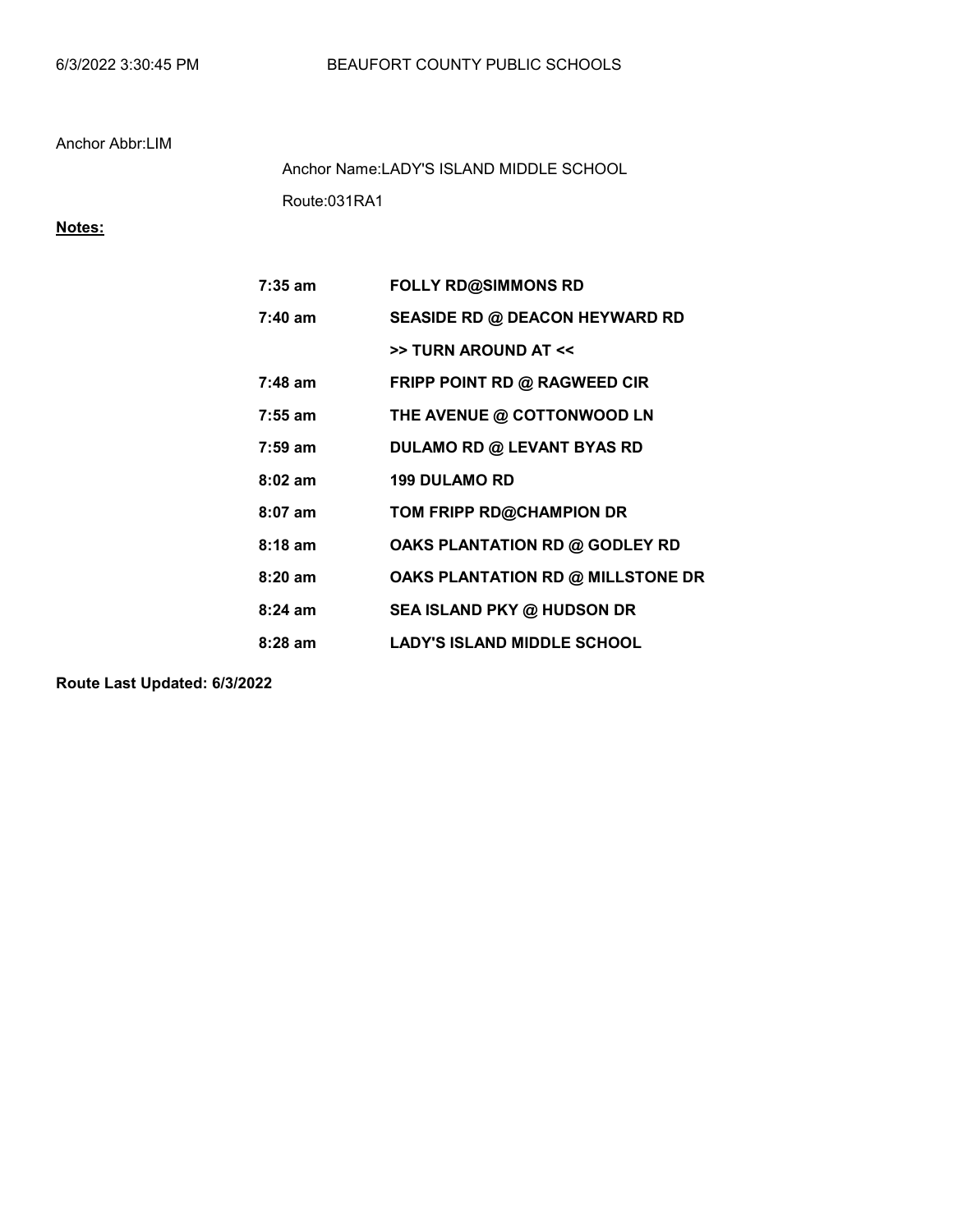Route:031RP1 Anchor Name:LADY'S ISLAND MIDDLE SCHOOL

# Notes:

|                                               | $3:40 \text{ pm}$ | <b>LADY'S ISLAND MIDDLE SCHOOL</b>        |
|-----------------------------------------------|-------------------|-------------------------------------------|
| >> WAIT UNTIL 03:45 PM (IDLE FOR 5 MINUTES)<< | $3:45$ pm         | <b>LADY'S ISLAND MIDDLE SCHOOL</b>        |
|                                               |                   | >> TURN AROUND AT <<                      |
|                                               | $3:49$ pm         | <b>HUDSON DR No Intersection</b>          |
|                                               | $3:52$ pm         | OAKS PLANTATION RD @ GODLEY RD            |
|                                               | $3:54$ pm         | <b>OAKS PLANTATION RD No Intersection</b> |
|                                               | 4:14 pm           | EDDINGS POINT RD @ ALMOND DR              |
|                                               | 4:34 pm           | TOM FRIPP RD@CHAMPION DR                  |
|                                               | $4:39$ pm         | <b>199 DULAMO RD</b>                      |
|                                               | 4:42 pm           | <b>DULAMO RD @ LEVANT BYAS RD</b>         |
|                                               | 4:45 pm           | <b>FOLLY RD @ SIMMONS RD</b>              |
|                                               | 4:50 pm           | <b>SEASIDE RD @ DEACON HEYWARD RD</b>     |
|                                               | 4:58 pm           | FRIPP POINT RD @ RAGWEED CIR              |
|                                               | $5:05$ pm         | THE AVENUE @ COTTONWOOD LN                |
|                                               | $5:05$ pm         | <b>COTTONWOOD LN No Intersection</b>      |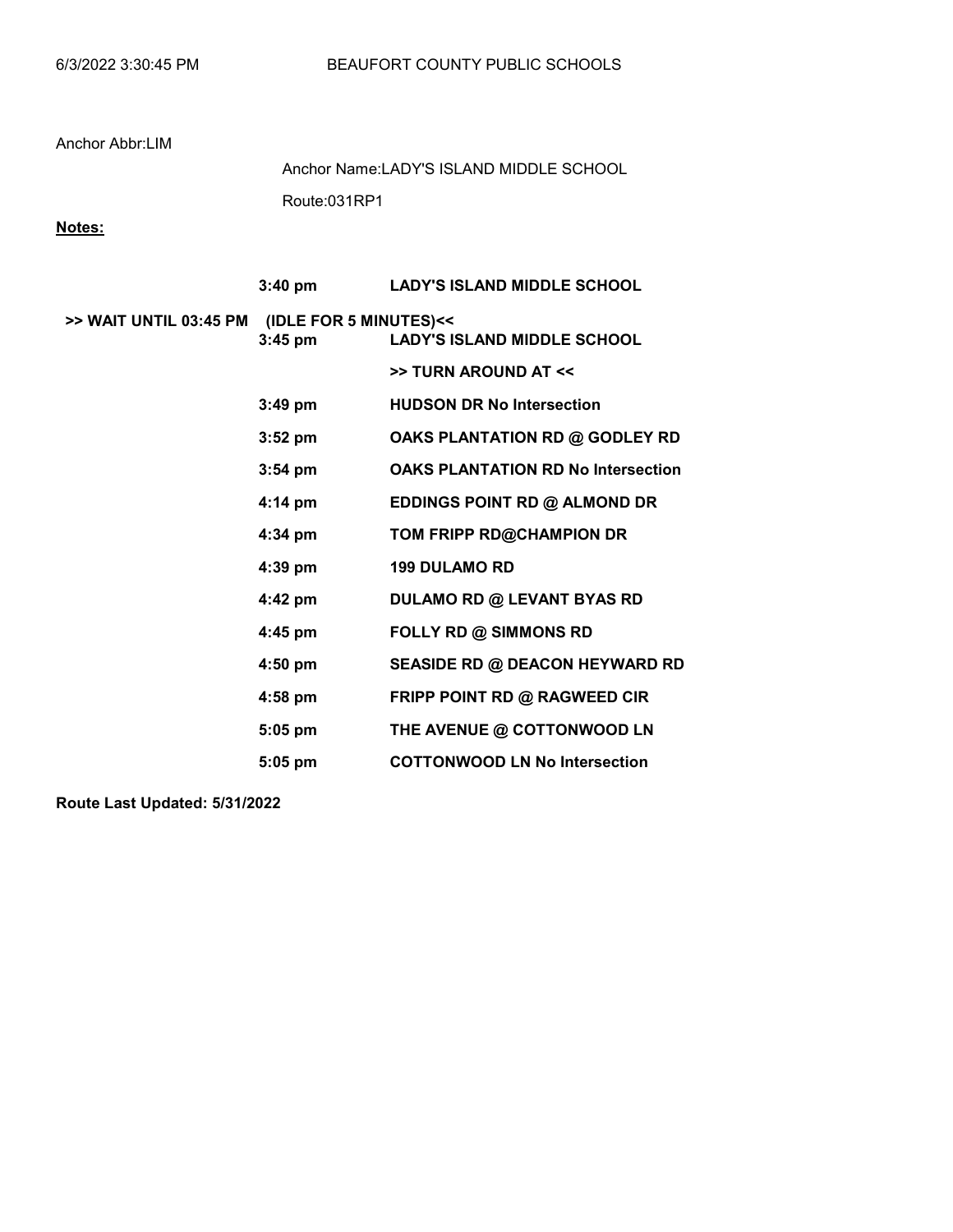Route:032RA1 Anchor Name:LADY'S ISLAND MIDDLE SCHOOL

## Notes:

| $7:11$ am | LITTLE CAPERS RD@SHELBY LN               |
|-----------|------------------------------------------|
| $7:15$ am | <b>193 LITTLE CAPERS RD</b>              |
| $7:16$ am | LITTLE CAPERS RD @ GUMWOOD DR            |
| $7:18$ am | <b>HOLLY HALL RD @ SHEPPARD RD</b>       |
| $7:21$ am | <b>56 HOLLY HALL ROAD</b>                |
| $7:21$ am | HOLLY HALL RD @ ROYAL STAR DR            |
| $7:30$ am | ALSTON RD @ TOKEN LN                     |
| $7:37$ am | COOSAW RIVER DR @ FRIENDSHIP LN          |
| $7:46$ am | <b>119 SPRINGFIELD RD</b>                |
| $7:50$ am | <b>BRICKYARD POINT RD N @ DEVEAUX RD</b> |
| $7:52$ am | <b>JOHNSON LANDING RD @ HOUSTON DR</b>   |
| $8:04$ am | <b>BRICKYARD POINT RD S @ AUDUBON RD</b> |
|           | >> TURN AROUND AT <<                     |
| 8:13 am   | MILLER DR W @ WILLIAM ST                 |
| 8:17 am   | <b>FERRY RD @ SEA POINT DR</b>           |
| $8:18$ am | <b>158 LADYS ISLAND DR</b>               |
| $8:21$ am | <b>157 MERIDIAN RD</b>                   |
| $8:24$ am | 21 YOUMANS DR/23 YOUMANS DR.             |
| $8:28$ am | <b>LADY'S ISLAND MIDDLE SCHOOL</b>       |